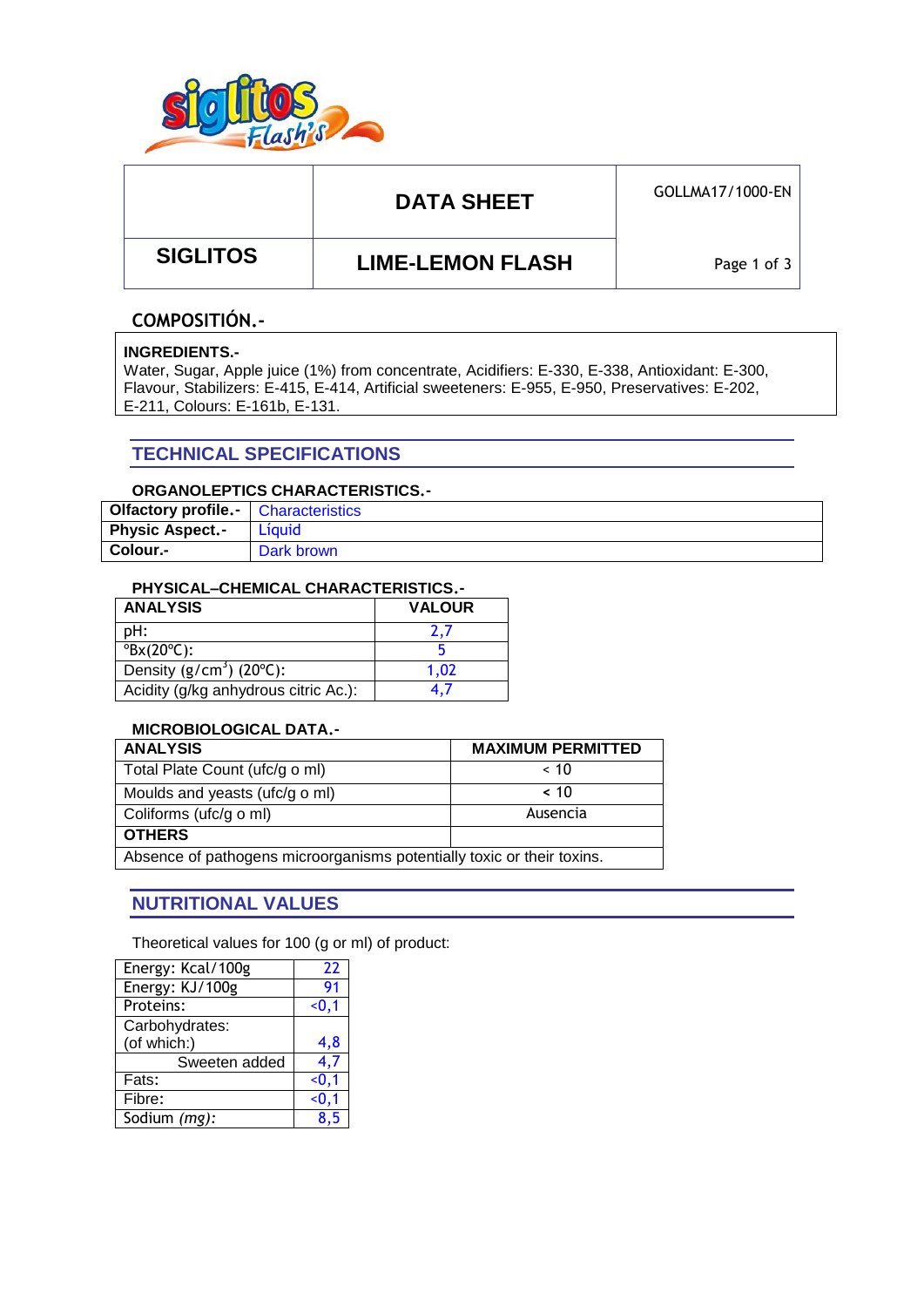

# DATA SHEET **GOLLMA17/1000-EN**

 **SIGLITOS LIME-LEMON FLASH**

Page 2 of 3

### **DECLARATION GLUTEN's ABSENCE**

It does not contain gluten, wheat flour, oats, barley or rye and that is toxicologically safe.

### **GMO DECLARATION**

It does not contain, neither is composed, nor comes from organisms (organisations) genetically modified (for example: maize (corn), soybean, rice,..) and it fulfils the European regulations.

In consequence it is not included in the area of application of the regulation 1829/2003/CE not of the regulation 1830/2003/CE.

## **ALLERGENS DECLARATION**

The present product contains or not the following ingredients recognized as allergens by the Board (Directive) 2000/13/CE and his later modifications relative to the labelling, presentation and advertising of nourishing products:

| <b>INGREDIENT</b>                                                                                                                                                                           | <b>PRESENCE</b> |           | <b>OBSERVATIONS</b> |
|---------------------------------------------------------------------------------------------------------------------------------------------------------------------------------------------|-----------------|-----------|---------------------|
|                                                                                                                                                                                             | <b>YES</b>      | <b>NO</b> |                     |
| Cereals that they contain gluten (it is to say, wheat,<br>rye, barley, oats, espelta, kamut or his (her, your)<br>hybrid varieties) and derivative products.                                |                 | X         |                     |
| Crustaceans and products based on crustaceans.                                                                                                                                              |                 | X         |                     |
| Eggs and products based on eggs.                                                                                                                                                            |                 | X         |                     |
| Fish and products based on fish.                                                                                                                                                            |                 |           |                     |
| Mollusc and products based on molluscs.                                                                                                                                                     |                 | X         |                     |
| Peanuts and products based on peanuts.                                                                                                                                                      |                 | X         |                     |
| Soybean and products based on soybean.                                                                                                                                                      |                 | X         |                     |
| Milk and his (her, your) derivatives, included lactose.                                                                                                                                     |                 |           |                     |
| Fruits of rind, that is to say, almonds, hazelnuts, nuts<br>of walnut, cashews, pecans, Pará chestnuts,<br>pistachios, nuts of macadamia and nuts of Australia,<br>and derivative products. |                 | χ         |                     |
| Lupines and derivative products.                                                                                                                                                            |                 | X         |                     |
| Celery and derivative products                                                                                                                                                              |                 |           |                     |
| Mustard and derivative products.                                                                                                                                                            |                 |           |                     |
| Sesame seeds and products based on sesame seeds.                                                                                                                                            |                 | X         |                     |
| Sulphurous anhydride and sulphites (bigger than 10<br>mg/kg expressed in SO2)                                                                                                               |                 | X         |                     |